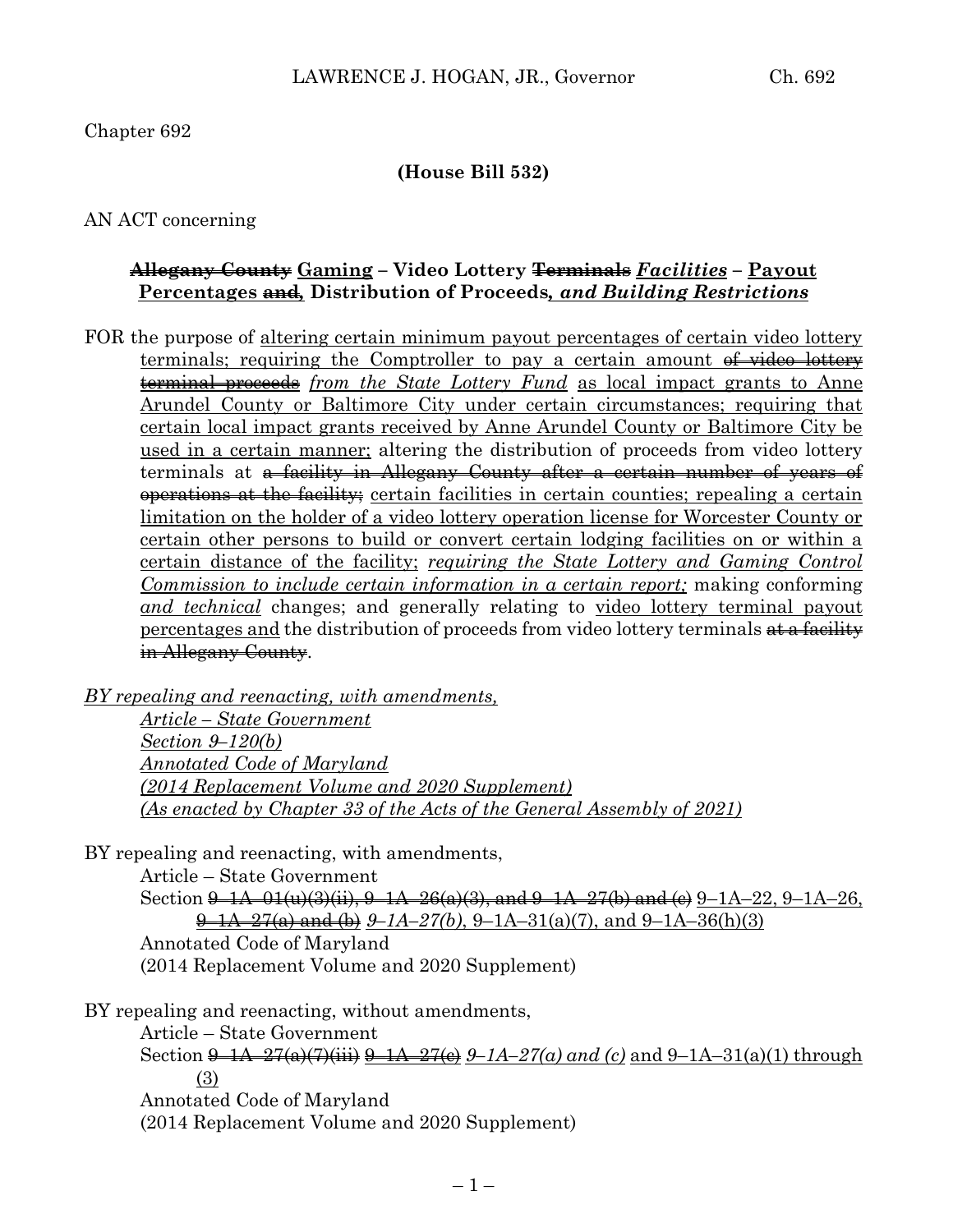## *BY repealing and reenacting, with amendments,*

## *Chapter 1 of the Acts of the Second Special Session of the General Assembly of 2012 Section 10*

SECTION 1. BE IT ENACTED BY THE GENERAL ASSEMBLY OF MARYLAND, That the Laws of Maryland read as follows:

## **Article – State Government**

*9–120.*

*(b) (1) By the end of the month following collection, the Comptroller shall deposit [or], cause to be deposited, OR PAY:*

*(i) into the Maryland Stadium Facilities Fund established under § 7–312 of the State Finance and Procurement Article from the money that remains in the State Lottery Fund, after the distribution under subsection (a) of this section, an amount not to exceed \$20,000,000 in any fiscal year;*

*(ii) after June 30, 2014, into the Maryland Veterans Trust Fund 10% of the money that remains in the State Lottery Fund from the proceeds of sales of tickets from instant ticket lottery machines by veterans' organizations under § 9–112(d) of this subtitle, after the distribution under subsection (a) of this section;*

*(iii) after June 30, 2014, into the Baltimore City Public School Construction Financing Fund established under § 10–656 of the Economic Development Article the money that remains in the State Lottery Fund from the proceeds of all lotteries after the distributions under subsection (a) of this section and items (i) and (ii) of this paragraph, an amount equal to \$20,000,000 in each fiscal year that bonds are outstanding and unpaid, to be paid in two installments with at least \$10,000,000 paid no later than December 1 of each fiscal year;*

*(iv) after June 30, 2021, into the Racing and Community Development Financing Fund established under § 10–657.2 of the Economic Development Article from the money that remains in the State Lottery Fund, after the distribution under subsection (a) of this section, an amount equal to \$17,000,000 in each fiscal year until the bonds issued for a racing facility have matured;*

*(v) after June 30, 2020, into the Michael Erin Busch Sports Fund established under § 10–612.2 of the Economic Development Article from the money that remains in the State Lottery Fund from the proceeds of all lotteries after the distributions under subsection (a) of this section and items (i), (ii), and (iii) of this paragraph, an amount equal to \$1,000,000 in each fiscal year; [and]*

*(VI) AFTER JUNE 30, 2021, TO ANNE ARUNDEL COUNTY OR BALTIMORE CITY EACH FISCAL YEAR THE AMOUNT REQUIRED TO BE DISTRIBUTED*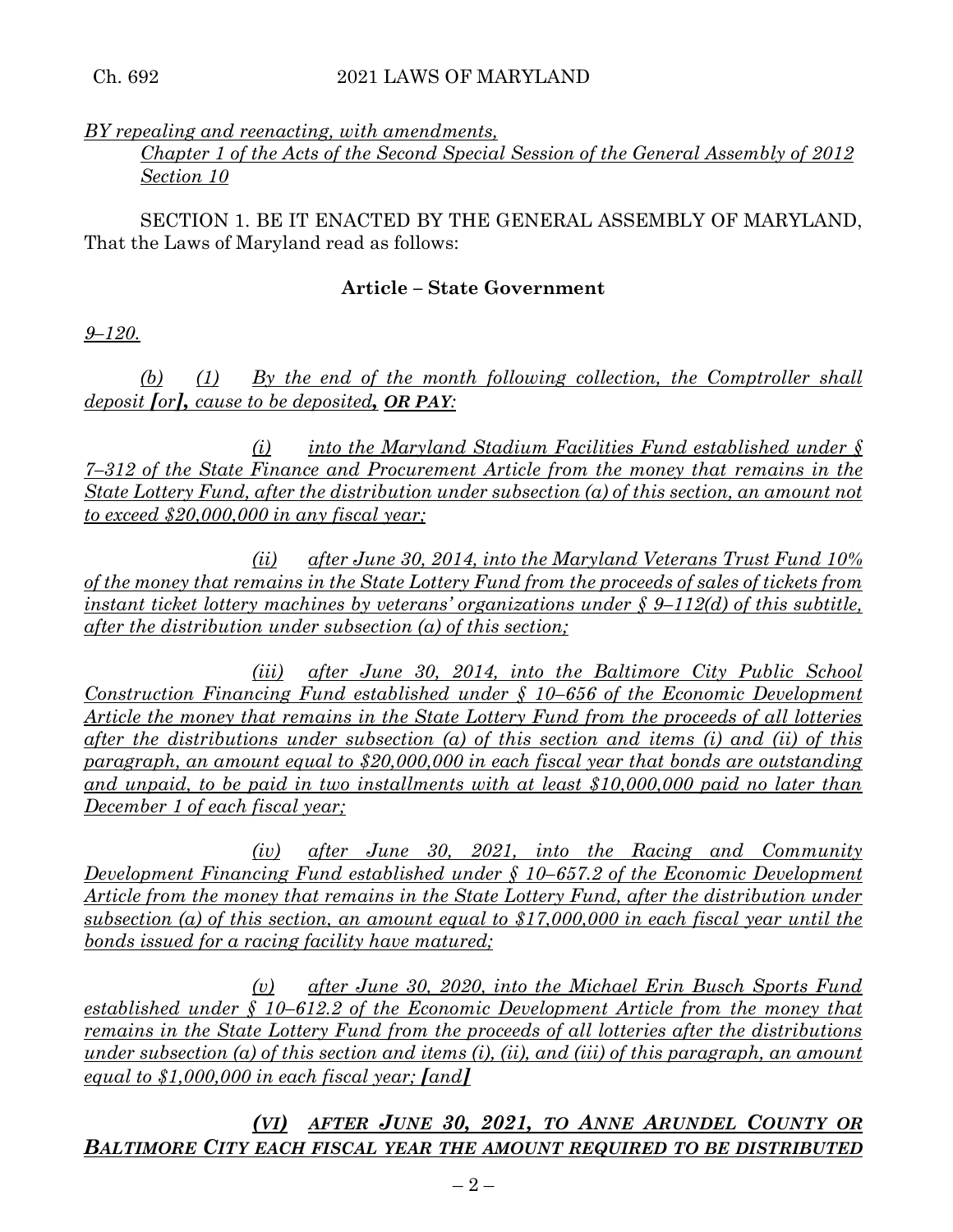## *UNDER*  $\oint$  *9-1A-31(A)(7)(II) OF THIS TITLE TO BE USED AS REQUIRED UNDER*  $\oint$ *9–1A–31 OF THIS TITLE; AND*

*[(vi)] (VII) into the General Fund of the State the money that remains in the State Lottery Fund from the proceeds of all lotteries after the distributions under*  subsection (a) of this section and items  $I(i)$ , (ii), (iii), and (iv)**] (1) THROUGH (VI)** of this *paragraph.*

*(2) The money paid into the General Fund under this subsection is available in the fiscal year in which the money accumulates in the State Lottery Fund.*

 $9 - 1A - 01.$ 

 $\overleftrightarrow{\mathbf{u}}$   $\overrightarrow{\mathbf{a}}$   $\overrightarrow{\mathbf{u}}$  After the first fiscal year of operations, the exclusion specified in subparagraph (i) of this paragraph may not exceed a percentage established by the Commission by regulation of the proceeds received from video lottery terminals and table games in the prior fiscal year by the video lottery operation licensee under  $\S 9-1A-27(a)(2)$ , (c)(1)(ii) **AND (2)(II)**, and (d)(1) of this subtitle.

#### 9–1A–22.

(a) Except as provided in subsections (b) and (c) of this section, a video lottery terminal shall have an average payout percentage of at least **[**87%**] 85%**.

(b) The Commission may by regulation establish an average payout percentage of more than **[**90%**] 88%** but not more than 95% for video lottery operation licensees.

(c) The Commission may approve an average payout percentage of more than 95% for the video lottery terminals at a video lottery facility.

 $9 - 1A - 26$ .

(a) (1) Except as provided in paragraphs (2) and (3) of this subsection, all proceeds from the operation of video lottery terminals and table games shall be electronically transferred daily into the State Lottery Fund established under Subtitle 1 of this title and distributed as provided under § 9–1A–27 of this subtitle.

(2) The requirement under paragraph (1) of this subsection does not apply on a day when State government is closed.

 $\overline{(a)}$  (3) The amount from the proceeds of video lottery terminals to be paid to video lottery operation licensees under §  $9-1A-27(a)(2)$ , (7), and (8), (b), and (c)(1)(ii) and  $\{(2)\}\left(\frac{2}{\sqrt{11}}\right)$  of this subtitle shall be retained by the licensee.

(b) (1) The Commission shall account to the Comptroller for all of the revenue under this subtitle.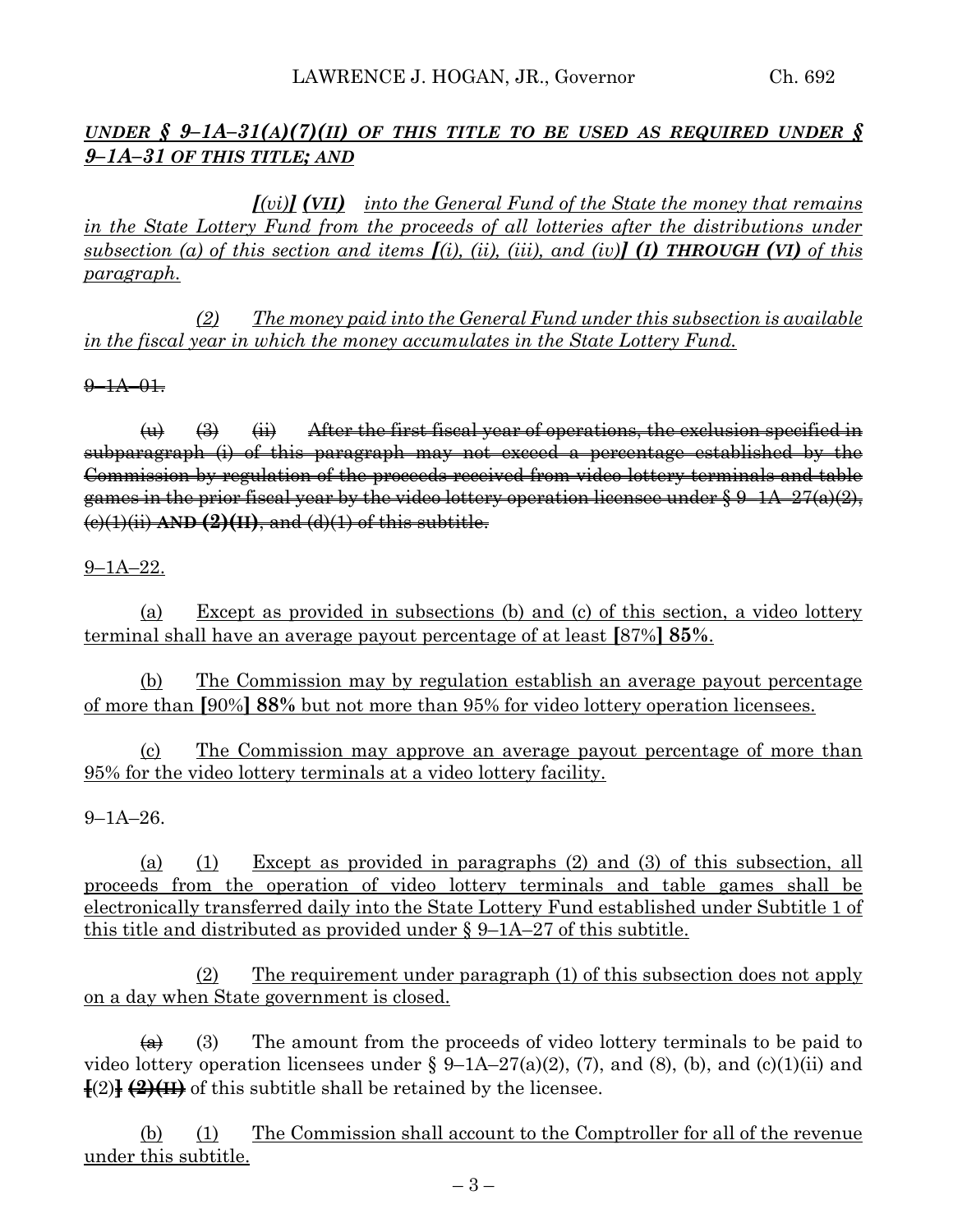(2) The proceeds from video lottery terminals and table games shall be under the control of the Comptroller and, except as provided in **[**subsection**] SUBSECTIONS** (c) **AND (D)** of this section, shall be distributed as provided under  $\S 9-1A-27$  of this subtitle.

(c) A jackpot won at a video lottery terminal that is not claimed by the winner within 182 days after the jackpot is won shall:

(1) become the property of the State; and

(2) be distributed as follows:

(i) 2.5% to the Small, Minority, and Women–Owned Businesses Account established under § 5–1501 of the Economic Development Article;

(ii) 9.5% in local impact grants, in accordance with  $\S 9$ –1A–31 of this subtitle;

(iii) 10% to the Purse Dedication Account established under § 9–1A–28 of this subtitle;

(iv) 1.5% to the Racetrack Facility Renewal Account established under § 9–1A–29 of this subtitle; and

(v) the remainder to the Education Trust Fund established under § 9–1A–30 of this subtitle.

**(D) (1) IF THE AMOUNT OF THE LOCAL IMPACT GRANTS DISTRIBUTED TO ANNE ARUNDEL COUNTY OR BALTIMORE CITY UNDER § 9–1A–31(A)(3)(I) AND (7) OF THIS SUBTITLE IS LESS THAN THE AMOUNT OF LOCAL IMPACT GRANTS RECEIVED BY ANNE ARUNDEL COUNTY OR BALTIMORE CITY IN FISCAL YEAR 2016, THE COMPTROLLER SHALL PAY THE DIFFERENCE TO ANNE ARUNDEL COUNTY OR BALTIMORE CITY FROM THE PROCEEDS OF VIDEO LOTTERY TERMINALS.**

# **(2) LOCAL IMPACT GRANTS RECEIVED BY ANNE ARUNDEL COUNTY OR BALTIMORE CITY UNDER PARAGRAPH (1) OF THIS SUBSECTION SHALL BE USED AS REQUIRED UNDER § 9–1A–31 OF THIS SUBTITLE.**

**[**(d)**] (E)** *(D)* The admissions and amusement tax may not be imposed on any proceeds from the operation of video lottery terminals and table games.

**[**(e)**] (F)** *(E)* The Commission shall adopt regulations that allow a video lottery operation licensee to reduce the amount of proceeds when a video lottery operation licensee returns to successful players more than the amount of money bet through video lottery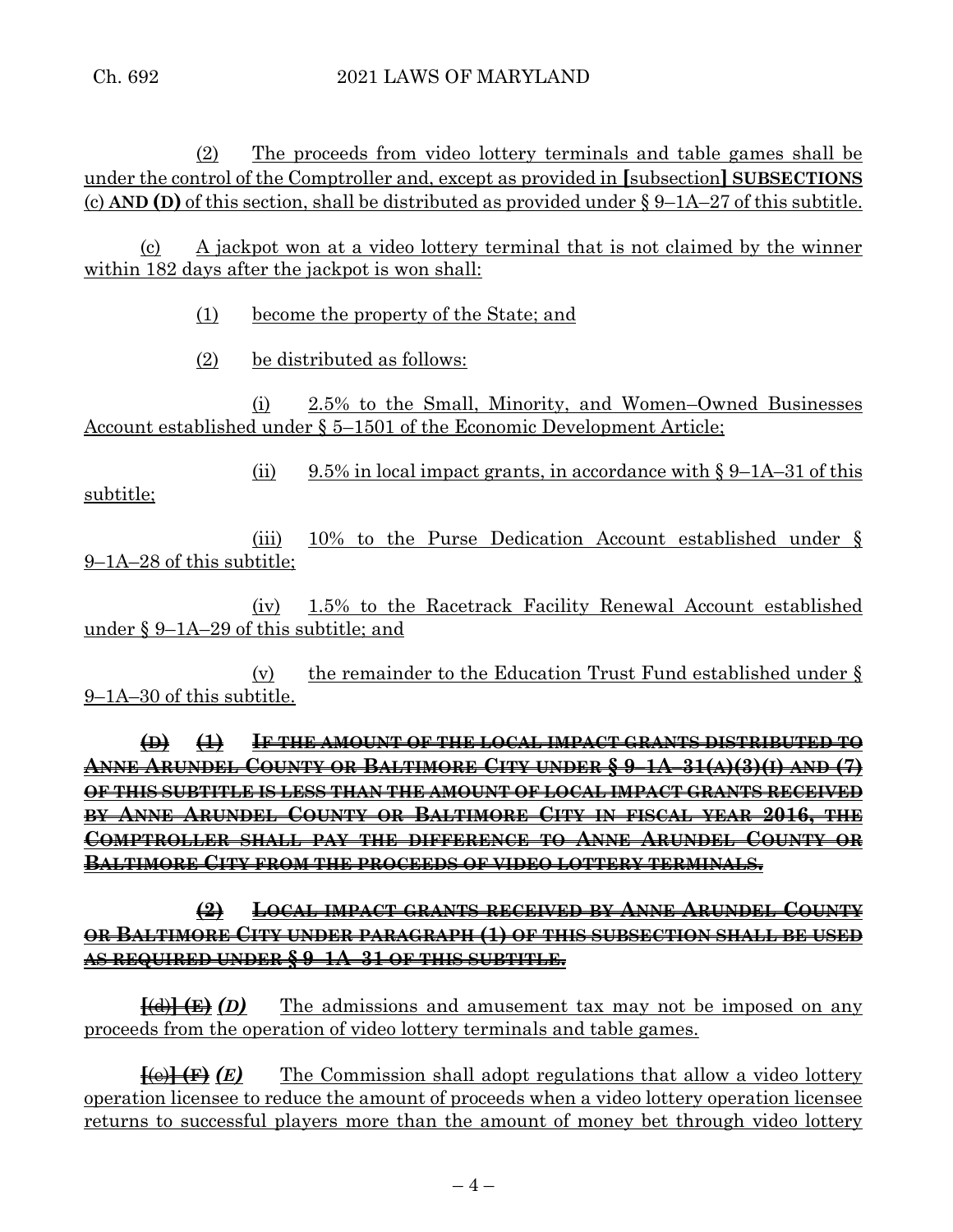terminals or table games on a given day that are consistent with  $\S$  9–1A–01(u) of this subtitle.

9–1A–27.

(a) Except as provided in subsections (b) and (c) of this section and § 9–1A–26(a)(3) **AND (D)** of this subtitle, on a properly approved transmittal prepared by the Commission, the Comptroller shall pay the following amounts from the proceeds of video lottery terminals at each video lottery facility:

(1) (i) on or before March 31, 2015, 2% to the State Lottery and Gaming Control Agency for costs as defined in § 9–1A–01 of this subtitle; and

(ii) beginning April 1, 2015, 1% to the State Lottery and Gaming Control Agency for costs as defined in  $\S 9$ –1A–01 of this subtitle;

(2) to the video lottery operation licensee, the percentage stated in the accepted application for the location, not to exceed, except as provided in subsection (b) of this section, 33%;

 $(3)$  5.5% in local impact grants, in accordance with § 9-1A-31 of this subtitle;

(4) 6% to the Purse Dedication Account established under  $\S 9$ –1A–28 of this subtitle, not to exceed a total of \$100,000,000 to the Account annually;

(5) (i) until the issuance of a video lottery operation license in Baltimore City, 1.75% to the Racetrack Facility Renewal Account established under § 9–1A–29 of this subtitle and distributed in accordance with that section; and

(ii) on or after the issuance of a video lottery operation license in Baltimore City, 1% to the Racetrack Facility Renewal Account established under § 9–1A–29 of this subtitle and distributed in accordance with that section, not to exceed a total of \$20,000,000 to the Account annually;

(6) (i) except as provided in items (ii) and (iii) of this item,  $1.5\%$  to the Small, Minority, and Women–Owned Businesses Account established under § 5–1501 of the Economic Development Article;

(ii) for fiscal year 2018, 1.5% to the General Fund to pay a portion of the costs of the grants provided under Chapters 6 and 607 of the Acts of the General Assembly of 2017;

(iii) for fiscal years 2019 and 2020, 1.5% to the Education Trust Fund established under § 9–1A–30 of this subtitle; and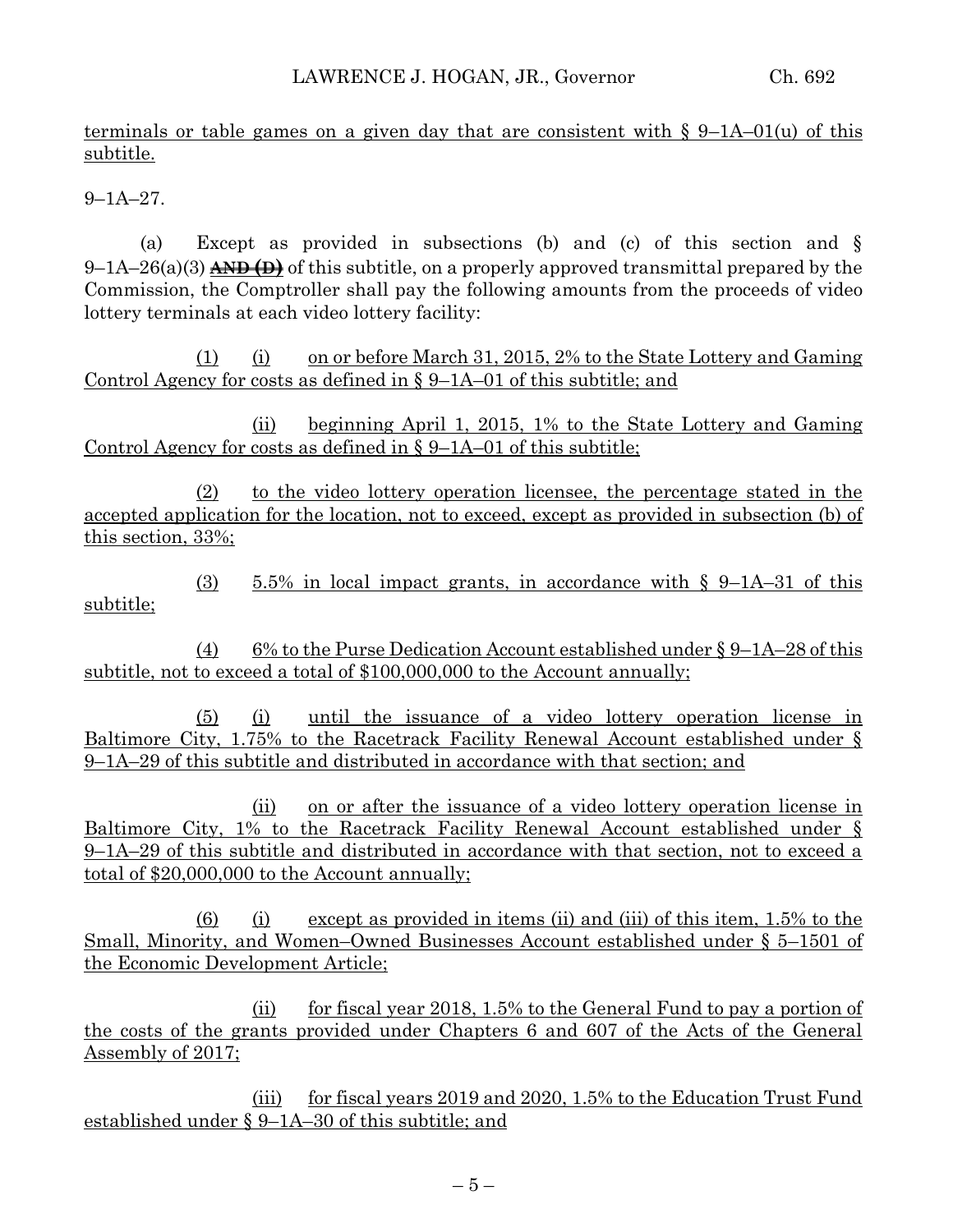(iv) beginning in fiscal year 2021, from the amount paid to the Small, Minority, and Women–Owned Businesses Account under item (i) of this item, up to 5%, not to exceed \$1,000,000, to the Nonprofit, Interest–Free, Micro Bridge Loan (NIMBL) Account established under § 5–1204 of the Economic Development Article;

(7) (i) except as provided in items (ii) and (iii) of this item, 6% to the video lottery operation licensee if the video lottery operation licensee owns or leases each video lottery terminal device and the associated equipment and software;

(ii) **BEFORE JANUARY 1, 2023,** 8% to the video lottery operation licensee in Anne Arundel County; and

 $\overline{\Theta}$  (iii) 10% to the video lottery operation licensee in Allegany County or Worcester County if the video lottery operation licensee assumes ownership or the right to lease each video lottery terminal device and the associated equipment and software used by the facility before January 1, 2019;

(8) beginning after the issuance of a video lottery operation license for a video lottery facility in Prince George's County, 8% to the video lottery operation licensee in Anne Arundel County and 7% to the licensee in Baltimore City for:

(i) marketing, advertising, and promotional costs required under § 9–1A–23 of this subtitle; and

(ii) capital improvements at the video lottery facilities; and

(9) the remainder to the Education Trust Fund established under § 9–1A–30 of this subtitle.

(b) (1) Beginning July 1, 2013, for a video lottery facility in Worcester County with less than 1,000 video lottery terminals, the percentage in subsection (a)(2) of this section is equal to 43% provided that each year an amount equivalent to 2.5% of the proceeds from video lottery terminals at the video lottery facility is spent on capital improvements at the video lottery facility.

(2) **[**After the first 10 years of operations at a video lottery facility in Allegany County, the percentage:

 $\overrightarrow{(ii)}$  in subsection (a)(2) of this section is equal to  $\frac{43\%}{18\%}$  provided that each year an amount equivalent to 2.5% of the proceeds from video lottery terminals at the video lottery facility is spent on capital improvements at the video lottery facility; and

(ii) in subsection (a)(1) of this section is equal to  $2\%$ .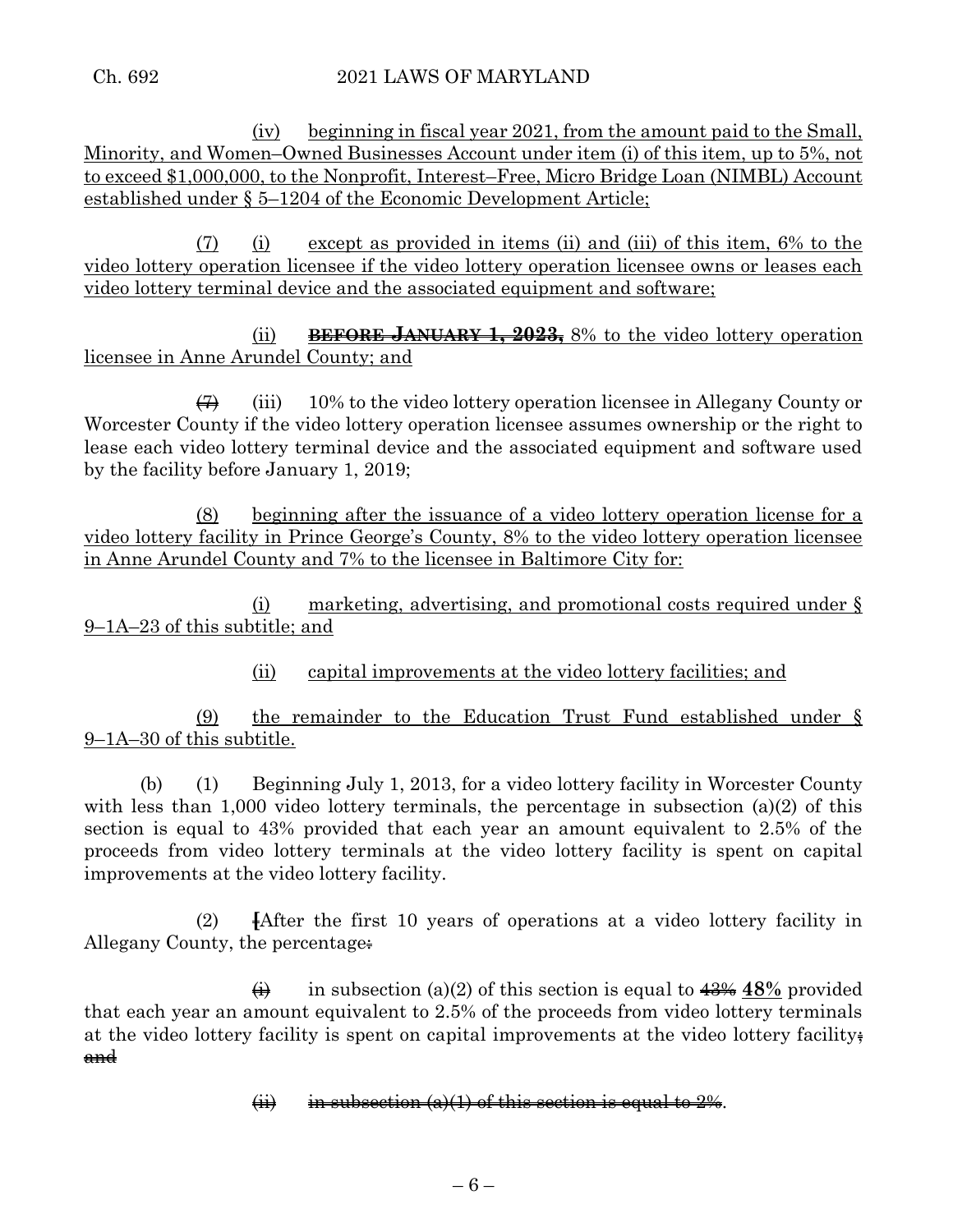(3)**]** For a video lottery facility in Prince George's County, the percentage in subsection (a)(2) of this section stated in the accepted application for the location may not exceed 38%.

**(4) BEGINNING JANUARY** *JULY* **1, 2023, FOR A VIDEO LOTTERY FACILITY IN CECIL COUNTY, THE PERCENTAGE IN SUBSECTION (A)(2) OF THIS SECTION IS EQUAL TO 36% PROVIDED THAT EACH YEAR AN AMOUNT EQUIVALENT TO 3% OF THE PROCEEDS FROM VIDEO LOTTERY TERMINALS AT THE VIDEO LOTTERY FACILITY IS SPENT ON:**

**(I) MARKETING, ADVERTISING, AND PROMOTIONAL COSTS REQUIRED UNDER § 9–1A–23 OF THIS SUBTITLE; AND**

**(II) CAPITAL IMPROVEMENTS AT THE VIDEO LOTTERY FACILITY.**

**(5) BEGINNING JANUARY** *JULY* **1, 2023, FOR A VIDEO LOTTERY FACILITY IN BALTIMORE CITY, THE PERCENTAGE IN SUBSECTION (A)(2) OF THIS SECTION IS EQUAL TO 34% PROVIDED THAT EACH YEAR AN AMOUNT EQUIVALENT TO 1% OF THE PROCEEDS FROM VIDEO LOTTERY TERMINALS AT THE VIDEO LOTTERY FACILITY IS SPENT ON:**

**(I) MARKETING, ADVERTISING, AND PROMOTIONAL COSTS REQUIRED UNDER § 9–1A–23 OF THIS SUBTITLE; AND**

## **(II) CAPITAL IMPROVEMENTS AT THE VIDEO LOTTERY FACILITY.**

(c) (1) For the first 10 years of operations at a video lottery facility in Allegany County, on a properly approved transmittal prepared by the Commission, the Comptroller shall pay the following amounts from the proceeds of video lottery terminals at a video lottery facility in Allegany County:

(i) 1% to the State Lottery and Gaming Control Agency for costs as defined in § 9–1A–01 of this subtitle;

(ii) to the video lottery operation licensee, the percentage stated in the accepted application for the location, not to exceed 50%;

(iii) 3.75% in local impact grants, in accordance with § 9–1A–31 of this subtitle;

(iv) 2.5% to the Purse Dedication Account established under § 9–1A–28 of this subtitle;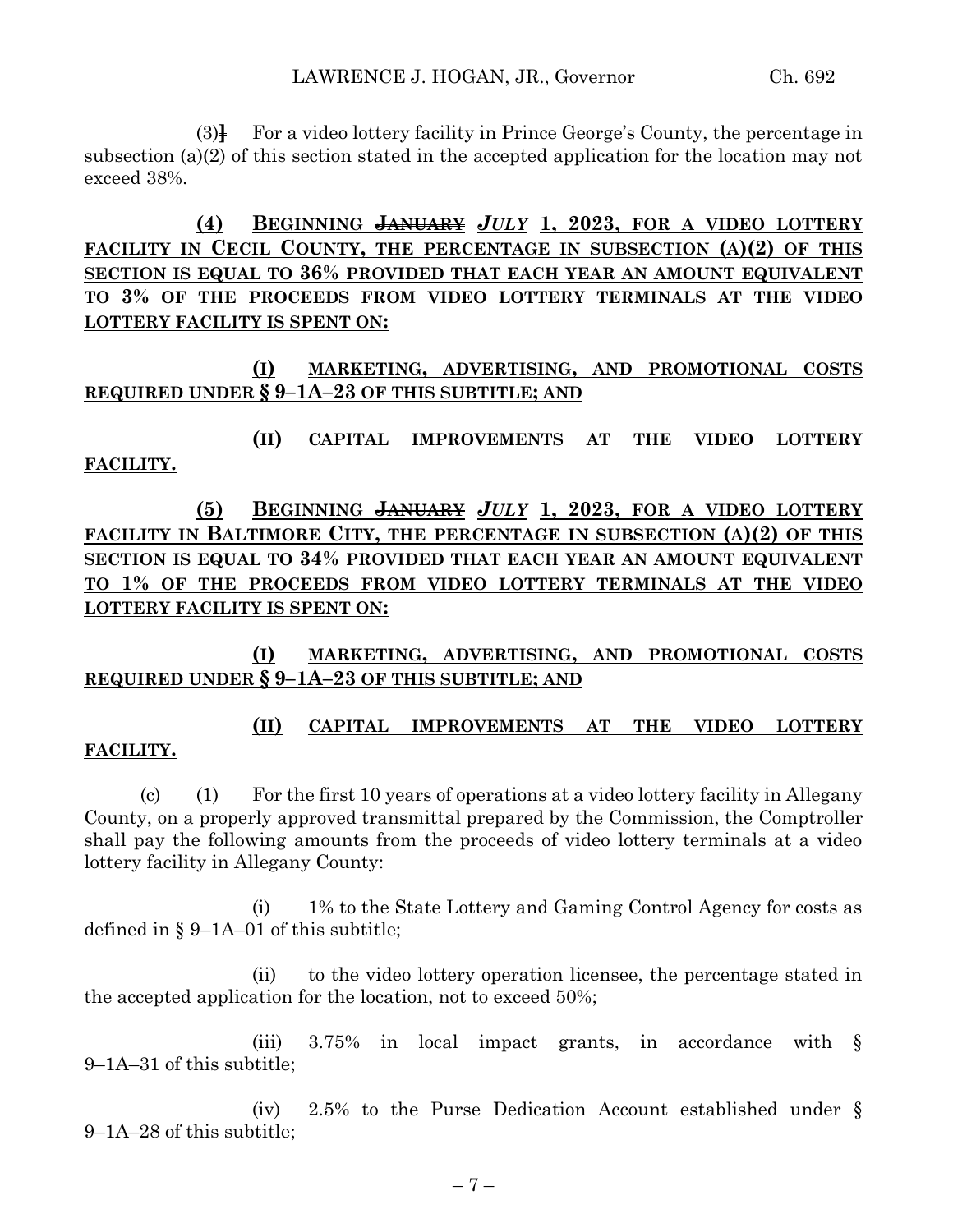(v) 1. except as provided in items 2 and 3 of this item, 0.75% to the Small, Minority, and Women–Owned Businesses Account established under § 5–1501 of the Economic Development Article;

2. for fiscal year 2018, 0.75% to the General Fund to pay a portion of the costs of the grants provided under Chapters 6 and 607 of the Acts of the General Assembly of 2017; and

3. for fiscal years 2019 and 2020, 0.75% to the Education Trust Fund established under § 9–1A–30 of this subtitle; and

(vi) the remainder to the Education Trust Fund established under § 9–1A–30 of this subtitle.

(2) After the first 10 years of operations at a video lottery facility in Allegany County, **[the proceeds generated at the facility in Allegany County shall be** allocated as provided in subsections (a) and (b) of this section.**] ON A PROPERLY APPROVED TRANSMITTAL PREPARED BY THE COMMISSION, THE COMPTROLLER SHALL PAY THE FOLLOWING AMOUNTS FROM THE PROCEEDS OF VIDEO LOTTERY TERMINALS AT A VIDEO LOTTERY FACILITY IN ALLEGANY COUNTY:**

**(I) 1% TO THE STATE LOTTERY AND GAMING CONTROL AGENCY FOR COSTS AS DEFINED IN § 9–1A–01 OF THIS SUBTITLE;**

**(II) 58.25% TO THE VIDEO LOTTERY OPERATION LICENSEE;**

**(III) 5.5% TO LOCAL IMPACT GRANTS, IN ACCORDANCE WITH § 9–1A–31 OF THIS SUBTITLE;**

**(IV) 2.5% TO THE PURSE DEDICATION ACCOUNT ESTABLISHED UNDER § 9–1A–28 OF THIS SUBTITLE;**

**(V) 0.75% TO THE SMALL, MINORITY, AND WOMEN–OWNED BUSINESSES ACCOUNT ESTABLISHED UNDER § 5–1501 OF THE ECONOMIC DEVELOPMENT ARTICLE; AND**

**(VI) THE REMAINDER TO THE EDUCATION TRUST FUND ESTABLISHED UNDER § 9–1A–30 OF THIS SUBTITLE.**

9–1A–31.

(a) (1) Except as provided in paragraph (8) of this subsection, the local impact grants provided under § 9–1A–27 of this subtitle shall be distributed as provided in this subsection.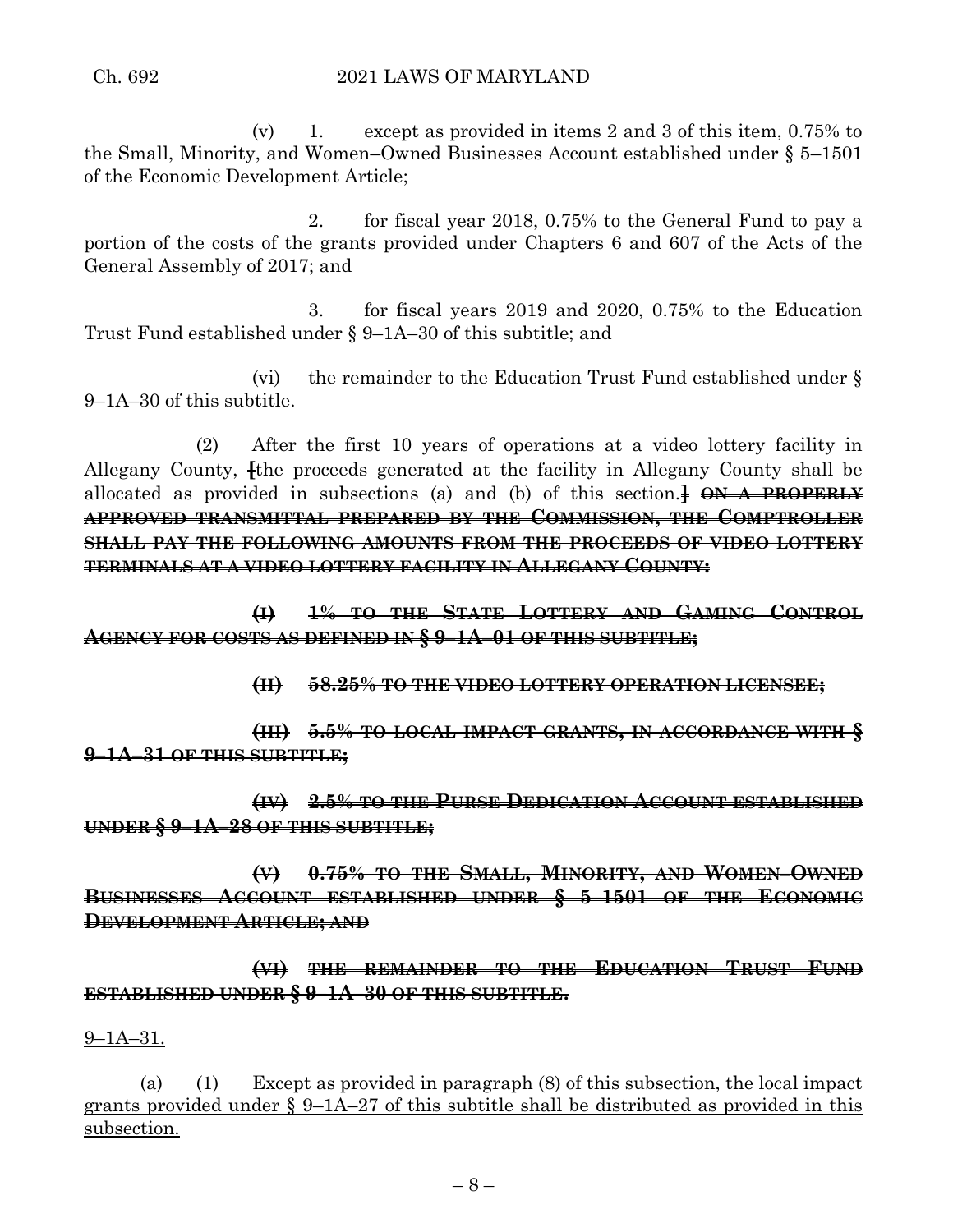(2) The following amounts shall be distributed to the following jurisdictions:

- (i) Allegany County  $$200,000;$
- (ii) Cecil County  $$130,000;$
- (iii) Town of Forest Heights  $-$  \$120,000;
- (iv) Town of Perryville  $$70,000$ ; and
- (v) Worcester County  $-$  \$200,000.

(3) The remaining funds for local impact grants shall be distributed in the following manner:

(i) 82% to the local jurisdictions with video lottery facilities, based on each jurisdiction's percentage of overall gross revenues from video lottery terminals; and

(ii) except as provided in paragraph (4) of this subsection, for operations at a video lottery facility starting in fiscal year 2012 and ending in fiscal year 2032, 18% to Baltimore City with the Pimlico Community Development Authority acting as the local development council in accordance with subsection (d) of this section, to be distributed primarily for capital projects benefiting economic and community development in the following manner:

1. at least 75% in a manner that is consistent with the Park Heights Master Plan; and

2. the remainder dedicated to the needs of:

A. any census blockgroup that Baltimore City identifies as being located partly or entirely within 1 mile of Pimlico Race Course but not within the boundaries of the Park Heights Master Plan in a manner that is consistent with adopted neighborhood priorities;

B. any neighborhood included in the Northwest Community Planning Forum Strategic Neighborhood Action Plan in a manner that is consistent with the adopted Northwest Community Planning Forum Strategic Neighborhood Action Plan priorities; and

C. beginning after a video lottery operation license is issued to a video lottery facility in Baltimore City, any neighborhood within an area bounded by Liberty Heights Avenue, Northern Parkway, Druid Park Drive, and Wabash Avenue in a manner that is consistent with adopted neighborhood priorities.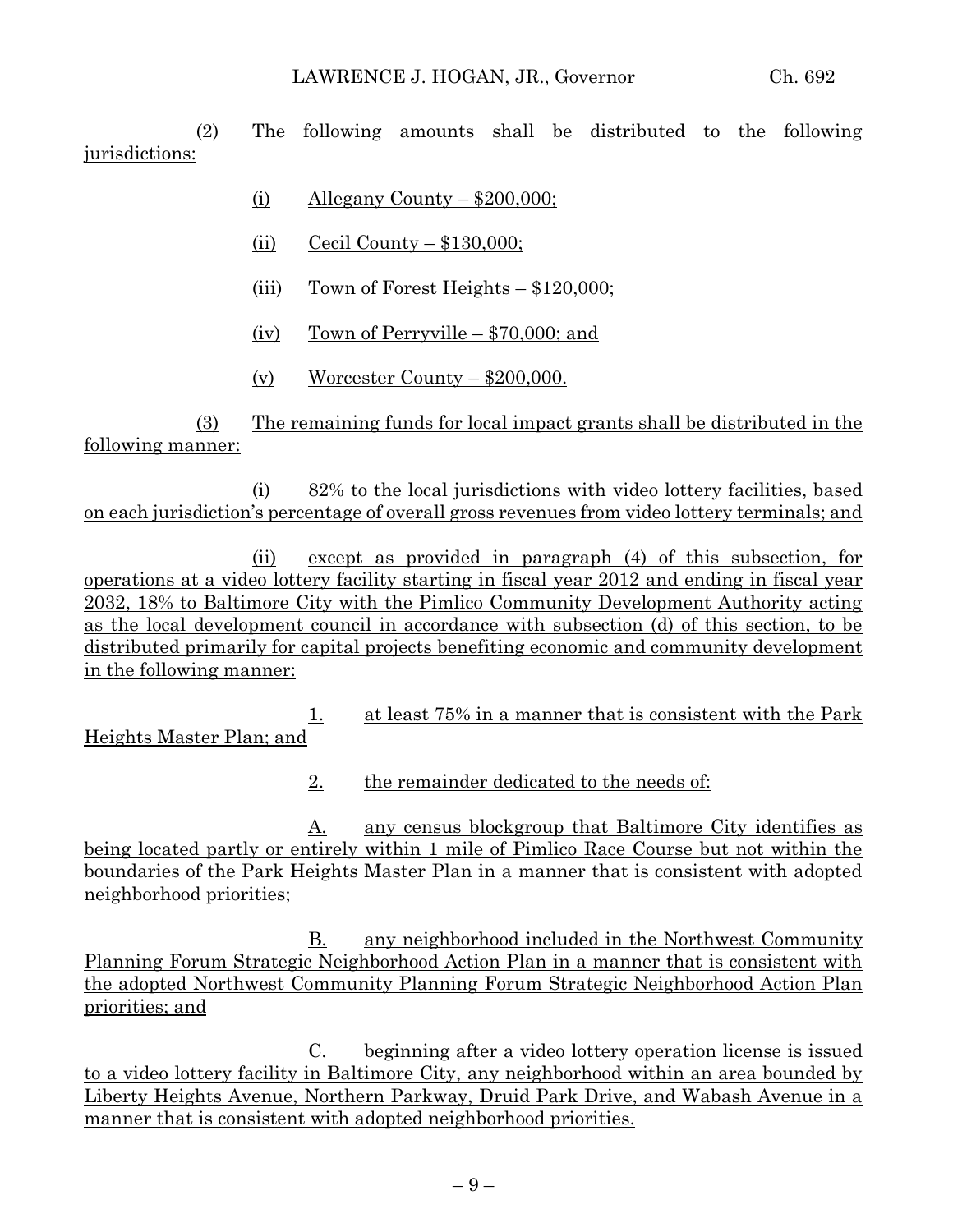(7) (i) The distribution under paragraph (3)(i) of this subsection to Anne Arundel County, Baltimore City, and Prince George's County equals the sum of the amounts to be distributed to Anne Arundel County, Baltimore City, and Prince George's County divided by three.

(ii) **1.** Notwithstanding subparagraph (i) of this paragraph, the amount distributed to Anne Arundel County and Baltimore City under paragraph (3)(i) of this subsection may not be less than the amount received in the fiscal year before the video lottery operation license for a video lottery facility in Prince George's County was issued.

## **2. ANY AMOUNT DISTRIBUTED TO ANNE ARUNDEL COUNTY OR BALTIMORE CITY AS REQUIRED UNDER SUBSUBPARAGRAPH 1 OF THIS SUBPARAGRAPH SHALL BE PAID FROM THE PROCEEDS OF VIDEO LOTTERY TERMINALS AS REQUIRED UNDER § 9–1A–26(D) OF THIS SUBTITLE** *THE STATE LOTTERY FUND ESTABLISHED UNDER § 9–120(B) OF THIS TITLE***.**

9–1A–36.

(h) (3) (i) With respect to a video lottery operation license awarded to a location under paragraph (1)(iv) of this subsection, the holder of the video lottery operation license or any other person with a direct or indirect legal or financial interest in the Ocean Downs racetrack or video lottery facility may not**[**:

1. build any type of hotel, motel, or other public lodging accommodation on or within 10 miles of the property owned by the holder of the license on which a video lottery facility is operated;

2. convert an existing facility on or within 10 miles of the property described in item 1 of this subparagraph into any type of hotel, motel, or other public lodging accommodation; or

3.**]** build or operate a conference center or convention center, amusement park, amusement rides, arcade, or miniature golf course on or within 10 miles of the property **[**described in item 1 of this subparagraph**] OWNED BY THE HOLDER OF THE LICENSE ON WHICH A VIDEO LOTTERY FACILITY IS OPERATED**.

(ii) The prohibitions under subparagraph (i) of this paragraph apply to any subsequent holder of a video lottery operation license awarded under paragraph (1)(iv) of this subsection.

# *Chapter 1 of the Acts of the Second Special Session of 2012*

*SECTION 10. AND BE IT FURTHER ENACTED, That, on or before December 1, 2022, the State Lottery and Gaming Control Commission shall:*